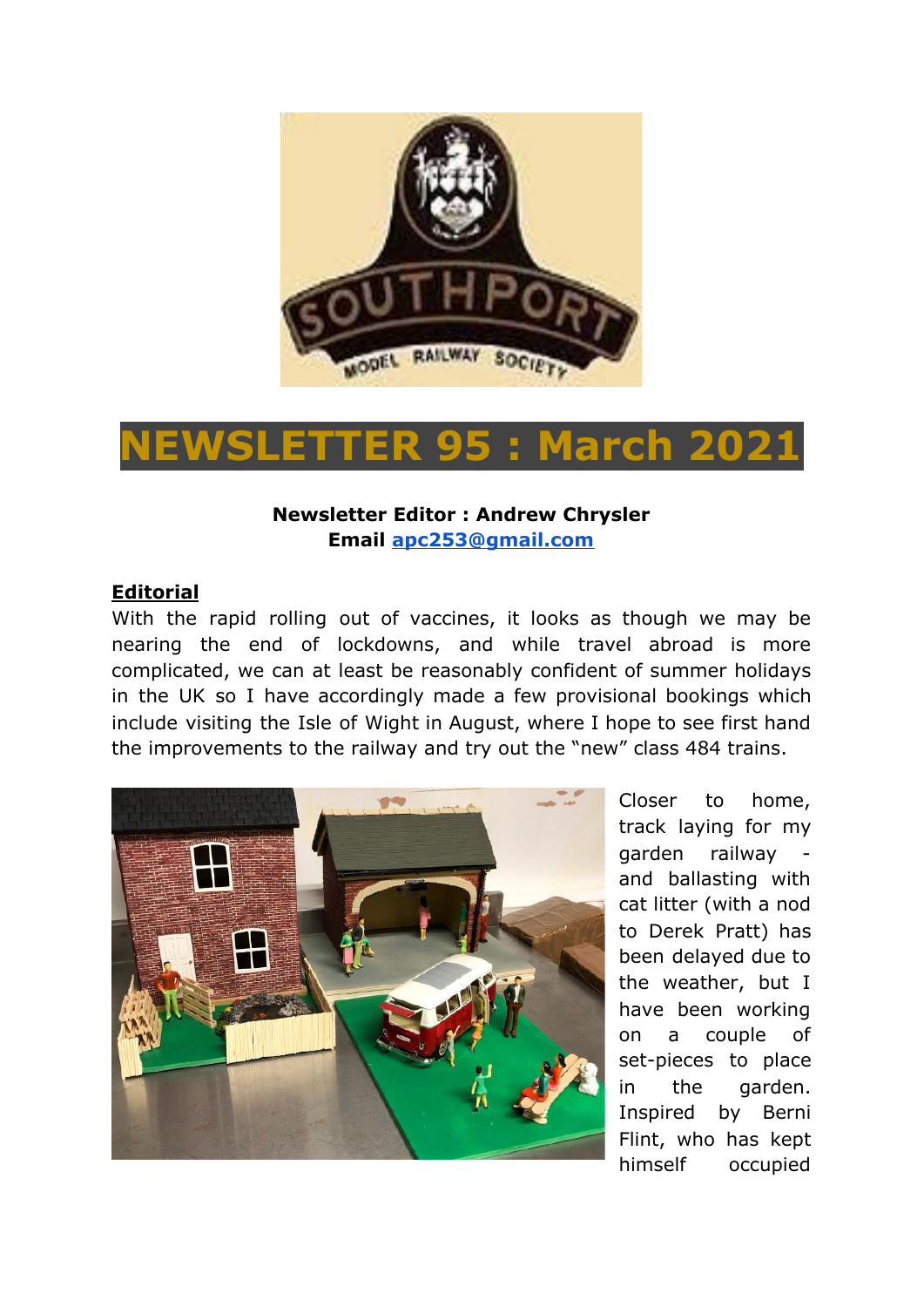during lockdown with creating furniture - and even Christmas Trees from old pallets, (and posting videos of the results on Facebook) I have made the house diorama, and the VW camper is inspired by my wife Joan (who occasionally appears on Zoom bringing me a cup of tea) who is a fan of VW campers, even to the extent of having WW shaped salt and pepper pots on the dining table.

Last month, Ian requested members to reply with details of the modelling projects that they had kept occupied with during lockdown, and the response has been overwhelming. Thank you for all your contributions. Some are featured in this newsletter, and others will appear next month. Contributions are always very welcome, and perhaps after reading this month's updates from Derek and Frank you may feel encouraged to submit a short piece about your own projects.

#### **Forthcoming Events**

A weekly meeting is held each Friday on the Zoom platform. All members are sent a link by Ian Shulver - please remember that the link changes for each meeting so please be certain to use the most recent one.

#### **Chairman's Report**

I cannot believe that it is newsletter time again. I know February is a short month, but this is ridiculous - maybe it is something to do with getting older. Anyway, first of all, thanks to those of you have already paid the subs for this year - it makes life easier for the treasurer not having to send out reminders.

Writing this before the Boris roadmap, I am wondering how quickly lockdown restrictions will be eased. I am hoping that we may be able to open up the clubrooms soon in a similar manner to last summer, but I suspect that it is some time away before we will be able to fully open up the clubrooms for normal meetings. If the target of all adults to be vaccinated by July becomes a reality then possible we may be looking at August as a start up date, which may mean that an Autumn exhibition is on the cards.

Now that Hattons (and PECO) are starting to fulfil my order for track for my layout, I thought that I would start pinning some of the track down in the fiddle yard (I have everything to complete one half of it). The baseboard is set up in the attic room, but when I went up there at the beginning of the month it was so cold there was no way that I could hold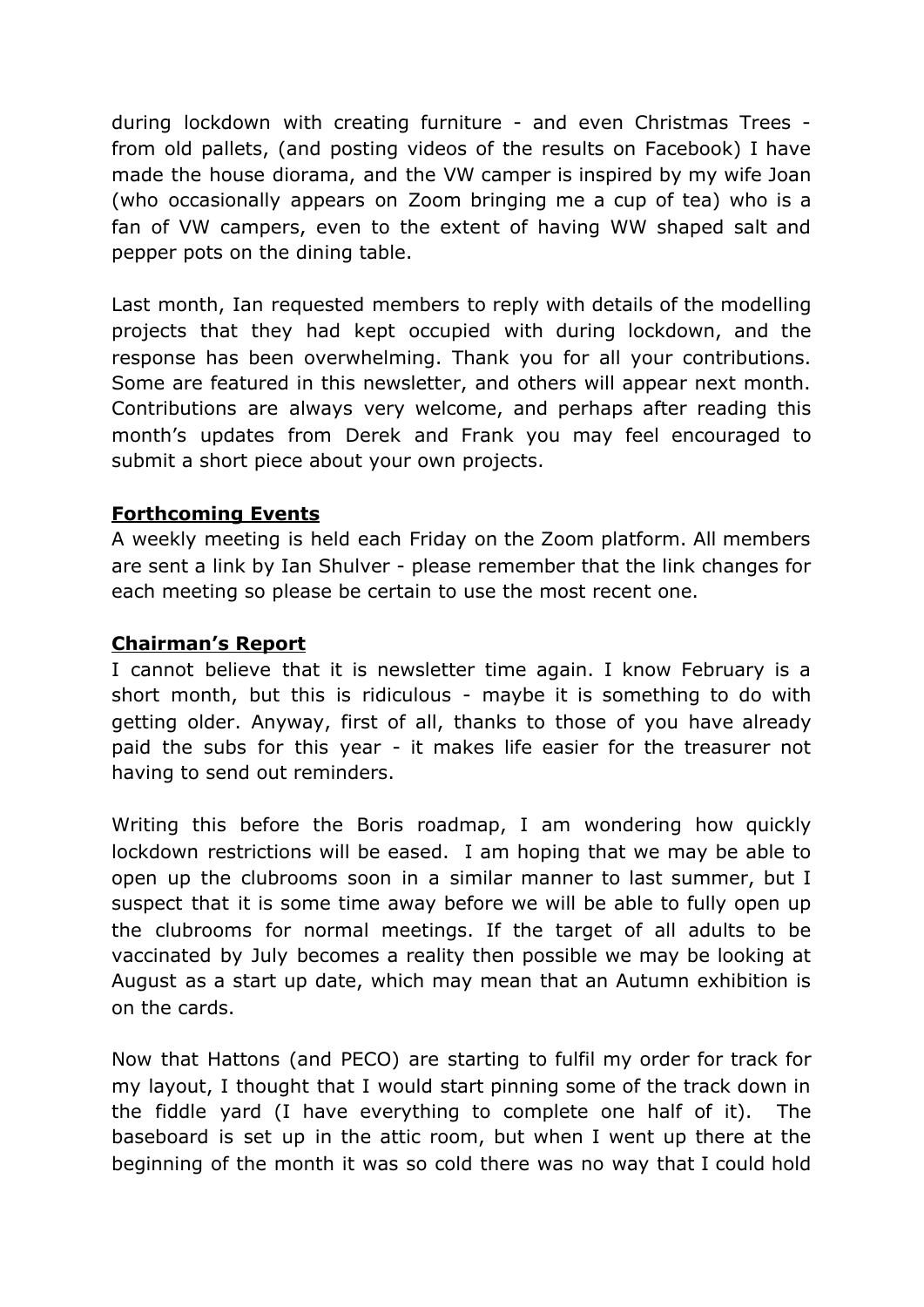the track pin - I was shivering too much. Consequently this activity has been deferred for a month or so, probably until after I have my first cataract operation which is in the middle of March. Instead I have been concentrating on producing the buildings. At the moment they are fairly basic models (no detailing or painting yet) in case they have to be re-modelled to fit the site once the track is in place.

Our Friday night zoom meetings continue to be a welcome means of keeping in touch with people. Typically we get 7-10 members on-line each week with fifteen of our members having joined in at one time or another. There are only four of our members who have never come on to zoom. If you are unclear how to connect with it I am more than happy to try to lead you through the process with a one-to-one tutorial. There is also a WhatsApp group - I do not know how many are on that, but at least two of the non-zoomers are involved with that. Unfortunately my mobile does not support WhatsApp and my good lady refuses to let me put the group on her phone.

I must say I look forward to receiving the newsletter each month. From experience it is surprising how much time it takes to produce, and there is always the worry of there not being enough copy. Andrew does a great job in producing it, so please help him by sending him articles, anecdotes, modelling tips, photos etc.

Ian Shulver

### **Secretary's Report**

I apologise to Andrew for keeping him waiting for this contribution, but I have been somewhat pre-occupied in the arrangements for my mother's funeral which took place on Monday. She was 96 and sharp as a needle to the end and was able to describe journeys with her grandfather to 'town' from Roe Lane on the trams which closed in 1932 and back again to Meols Cop aboard Altar Bob. Later she attended Notre Dame convent in Birkdale which some of you may remember – a majestic French Gothic pseudo-chateau in Huncoat brick with polished tile floors up steps from Weld Road. Ironically, Mother spent her last few weeks in a nursing home just across the road that gave her some comfort. The convent building was replaced in the 1980s with a low rise bungalow and is still home to some of the nuns.

Dealing with mother's affairs reminded me of the inevitability of our demise and the necessity to make provision for our relatives tasked with dealing with our affairs. As far as our hobby is concerned it is essential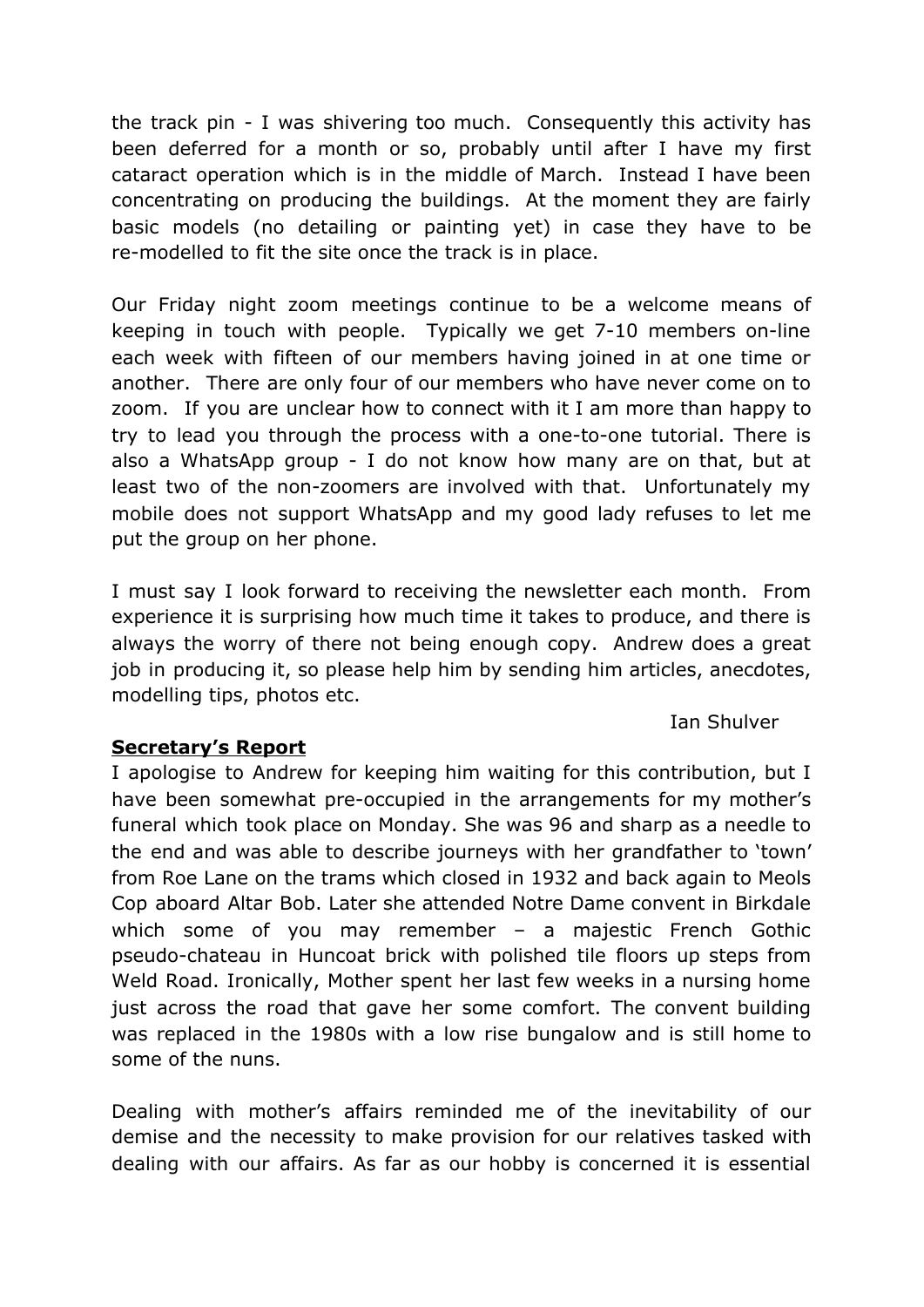that our friends and family can readily access our trains and that in general they are intact and well packaged. As Secretary I have had to deal with a number of situations where that wasn't the case and the trains were spread out across a workshop or in bits. Now I'm not the tidiest of modellers myself and I certainly don't tidy up every night, but it is important that somebody coming into your workshop will be able to work out what you were doing and where your precious models are located. It is also important to ensure that there is something on record saying what you want to happen to them. I have been able to acquire a few live steam garden models since the early days of what could be described as my retirement (especially as I have been able to continue working!) and some of them have been nominated for particular friends, the remainder being for sale. Such models generally hold their value well with little depreciation and may be worth considerably more than what had been paid for them, as they become rare. But they will be worth much less if the parts are not there and an original box is a bonus. I have an old wardrobe in the garage full of the original boxes for this reason.



And so to the present. My mother was called Margaret and in her honour (or so I tell myself) I have just acquired an Accucraft model of Large Quarry Hunslet in Penrhyn livery. She will join mainline Hunslet, Charles and Lilla a Hunslet that Penrhyn acquired from Cilgwyn Quarry high up in the Nantlle Valley, all in

Penryn livery, a deep shiny black with red and blue lining. The real Margaret is a *small* quarry Hunslet (smaller and domeless) and you can 'drive her for a fiver' at Devils Bridge. Like Lilla, Fiona's late cousin, Alastair Lamberton was deeply involved in her restoration and there is a picture in the Oakwood Book on Quarry Hunslets showing Alastair's wife Mary on the footplate. Alastair and Mary and family lived at Laxey in the Isle of Man and was Chief Engineer aboard Ben-my-chree before his early death, when he wasn't restoring steam engines or working on the Groudle Glen line.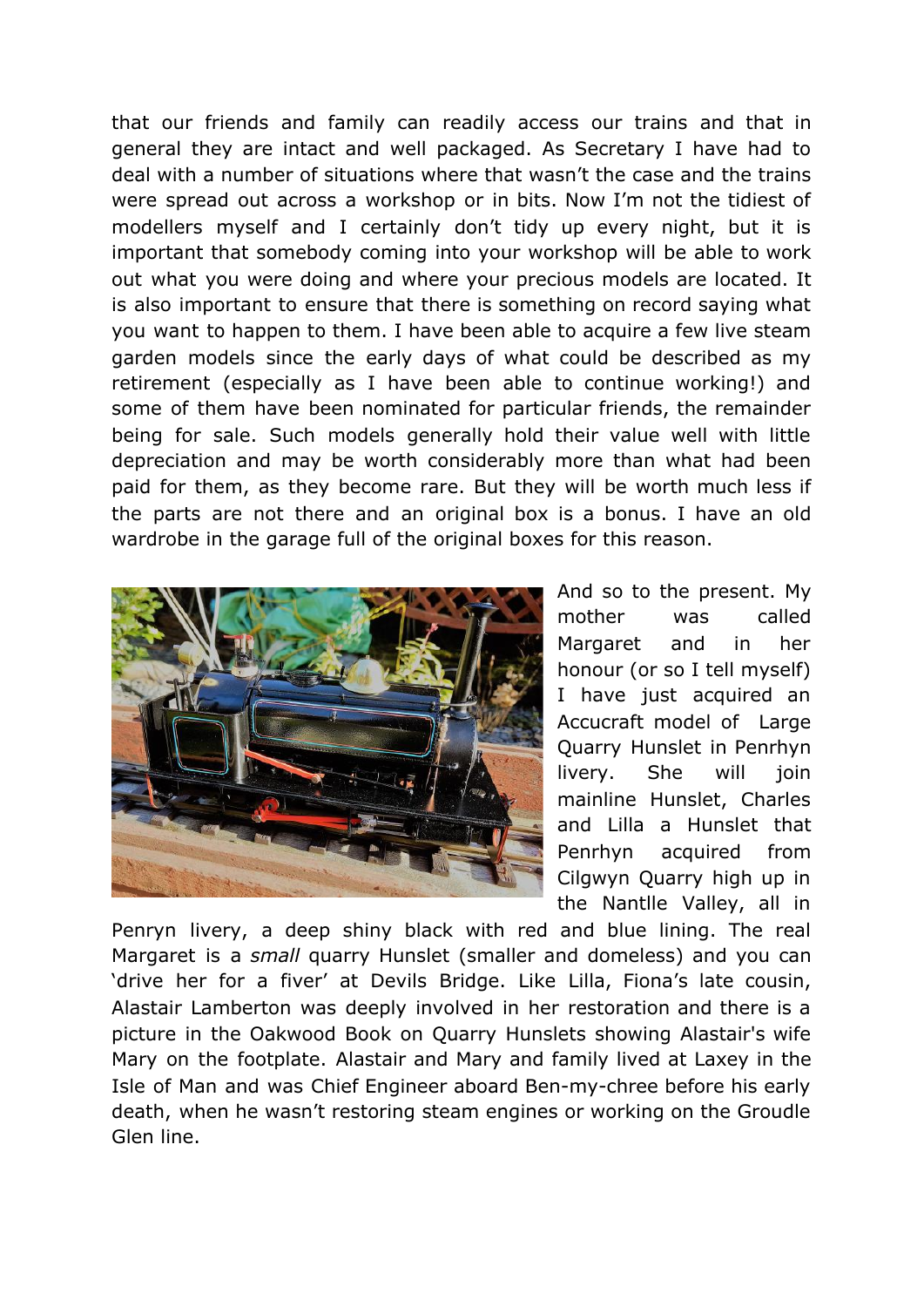

My Quarry Hunslet is described as a Museum quality model and that it certainly is with quite exquisite attention to detail, as was the case with Dolgoch. I haven't steamed her yet but that will be fun as she is manual control as I'm not planning on running her along the main line – she is intended to pootle up and down at Dorothea Bach Quarry.

Jim Ford

#### **Where's Andrew?**

After two months without any correct answers, we finally have a winner! Ian Graham correctly identified where I was last month, which was at the



Conwy Valley Railway Museum, directly opposite Betws-y-Coed station. Indoors there is a well-stocked shop leading through to the museum with several dioramas and a model railway, while outside there are two gauges of miniature railways offering rides, and a snack bar in a buffet

coach.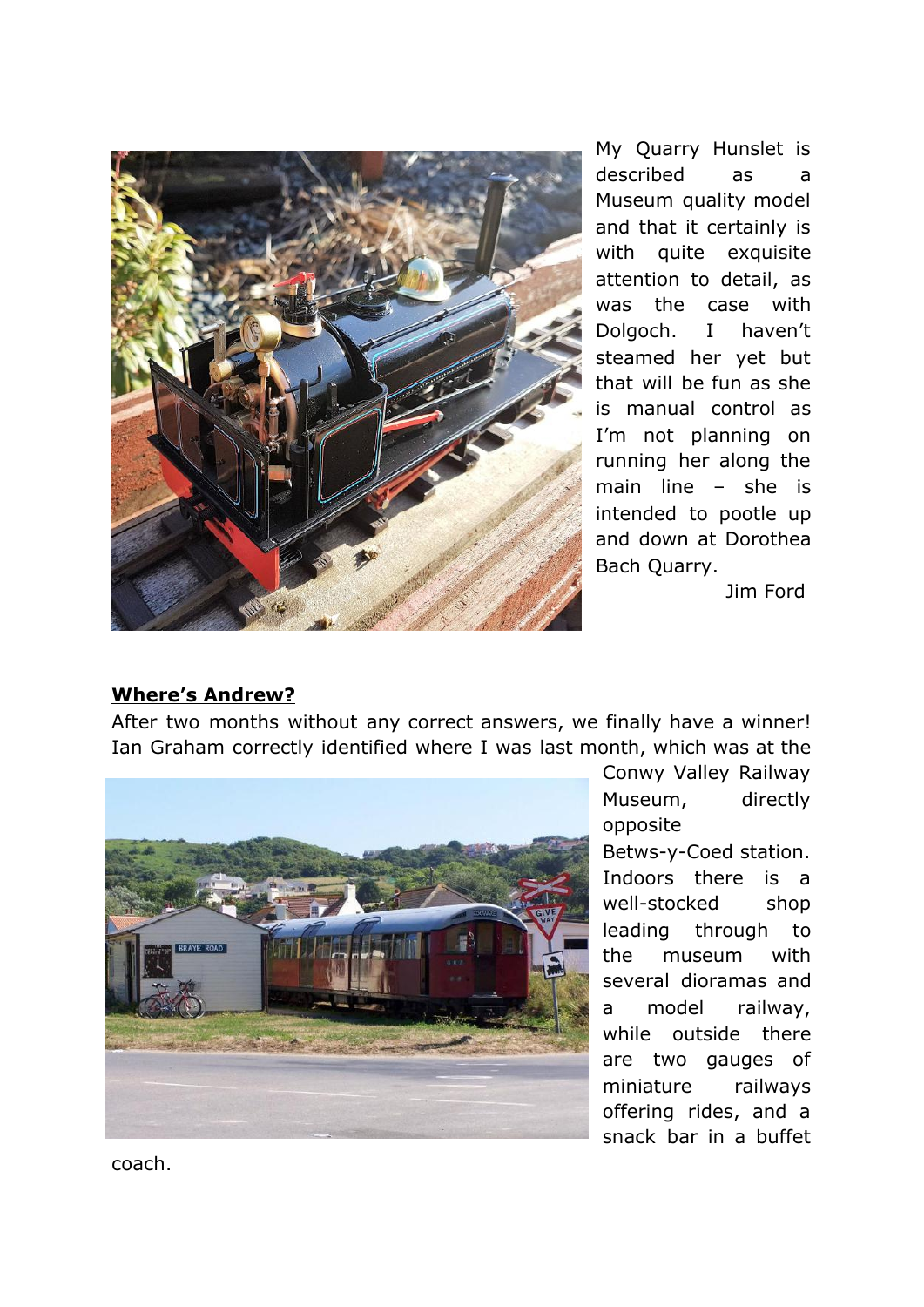This month I am not on the Isle of Wight - but I am on another island where ex-London Underground stock can be seen.

### **Modelling realistic roads and pavements Ian Shulver**

*I came across this article in a BRM email and now reproduce it here with a few changes. Although I am targeting mainly 4mm modellers, the principal applies to other scales. One thing not mentioned is the width of a road. Obviously, it can be anything you like, but typically the minimum for a single lane road is 12ft. A carriageway with 2 lanes would be 18-23ft wide, but a minimum of 22ft if it is a bus route. I will let you work out your own widths. Ian Shulver*



Even though most of us probably spend more behind the wheel than watching railways, or even modelling, it's surprising that roads are rarely modelled well. Given that it's even easier to research what's under our noses, this peripheral content for our layouts very much plays second

fiddle. Just because it may not be our primary leisure interest, it's certainly something that can elevate a layout from average to interesting. What's more, it isn't difficult or expensive to do. Here we aim to show you a few tips.

# *Tip 1: Creating road surfaces for modelling.*

One of our main gripes with many modelled roads is the surface Frequently a far too coarse material is used which would be the equivalent of driving over the surface of small boulders. A painted or card surface is a far better option, but we've also found that Fab Foam, obtainable from craft stores and online, has a suitable subtle texture to it that can be easily cut, formed to shapes, glued and painted.

We would recommend spraying the surface of the Fab Foam with a mixture of grey primer, satin black and tan Plastikote Suede Touch, to give a variety of grey to brown tones. To avoid the often-repeated error of a modelled road being too dark or too uniform in appearance, look at the road surfaces around you for inspiration.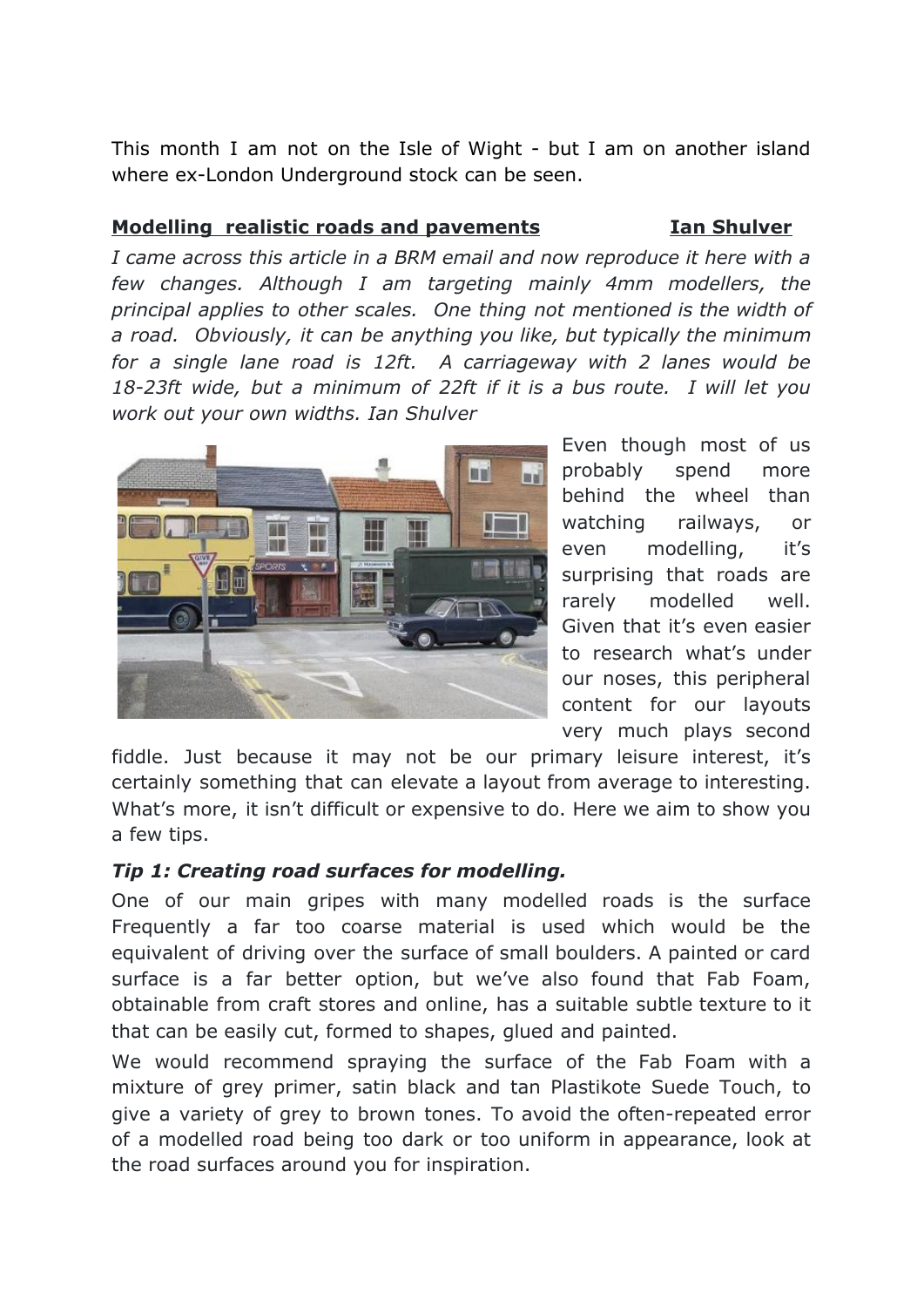# *Tip 2: Getting the right road camber.*

Most roads have a degree of camber to them to create water run-off. The suggested angle of inclination for this is approximately 5 degrees or a 1 in 20 slope. Subtly copying this on a model can be a little tricky, but it is worth trying to replicate. In this case, cutting a slice of the Fab Foam and gluing it to the baseboard before the road surface is laid helps build the crown of the road up. When the road surface is laid, cut-outs can be made if there are any locations where you wish to model a dropped kerb or lowered pavement surface for drive entrances or pedestrian usage.

# *Tip 3: Replicating pavements in modelling.*

Many models feature slabs for paving, but if you look around the roads of today, there are very few paved pavements, something generally only found now in pedestrianised town centres. What we see today are asphalt pavements - less costly to install and easier for the utility companies to dig up again. You can trim sections of the Fab Foam to form 32mm strips forming an 8' wide pavement that can be laid over the road surface. Dab some glue into the square cut-outs made earlier and press the pavement Fab Foam down into the rebate to form a sloped area.

A curved edge to the corner of the pavement can be created with a compass cutter. Kerbing is created with a similar mix of spray cans like the road surface, but a little lighter in tone to represent the concrete kerb stones. The painted plastic strip can be shaped by hand to make a curve, which will assist in laying the kerbing around the corners of junctions.

# *Tip 4: Imitating the state of our roads*

Look at any road surface and it will not be long until you've found a patch that has been dug up for repair or utility access. It is this variation in surface, colouring and tone that can elevate the appearance of a modelled road to something much more realistic.

You can create a paper mask from a self-adhesive label to simulate a filled trench. Tamiya weathering pastes should also be used to dab on with cheap make-up applicators from a chemist and then the mask is removed. While the weathering pastes are out, you could smear some subtle tones onto the surface to replicate the rubber and dirt which adheres to the road surface through traffic usage. Think which way the traffic would use the junction and treat accordingly. Less is more when doing this.

Useful frets of etched ironwork for roads in older and more modern form are available from Wizard Models. It is worth recessing these into the road surface by cutting around them into the Fab Foam and compressing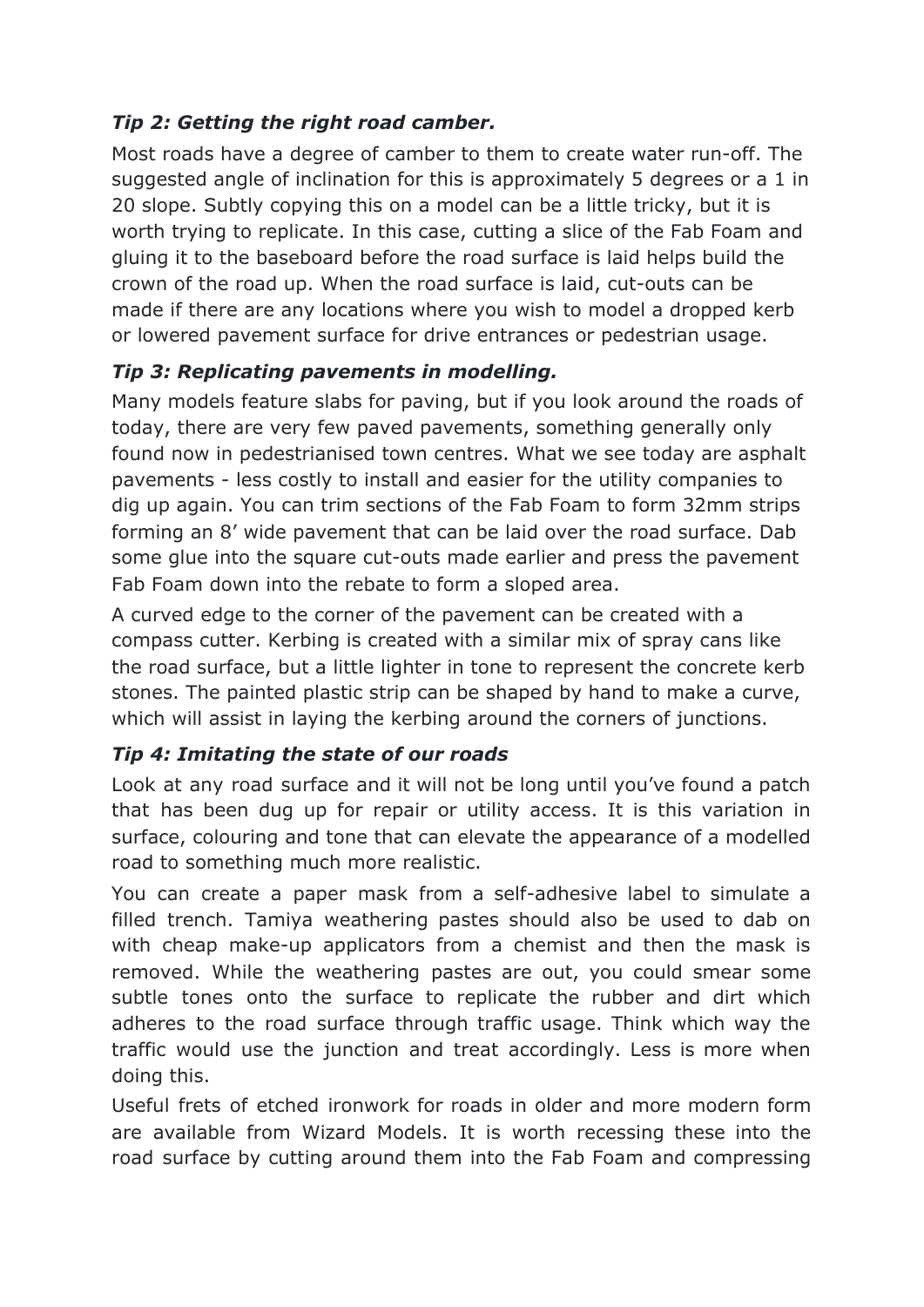the foam down and placing the drain cover or manhole cover below the level of the road indicating proper drainage and years of re-surfacing.

Potholes appear after heavy usage or winter periods. These are easy to replicate in the Fab Foam surface by picking at the road surface with the pointed end of a scalpel and treating, slightly tamped down below the road surface and with darker tones added to give some depth to the annoyance. *What about some water in the pot holes - IS?*

# *Tip 5: Markings for model roads*

It is possible to draw in software concentric circular sectors and straight lines to make yellow lines of the correct 100mm width and 150mm spacing set away from the kerb by 250mm. An A4 sheet of self-adhesive label is printed with a variety of yellow tones, this could then be hand cut but we would recommend a Silhouette Cutter to make a neater and faster job of it. *Note - IS might be able to help here since he has a Silhouette Cutter*.

White lines along the centre of the road are used as a warning, indicating areas of potential hazard. The length and spacing of these are defined in the Traffic Signs Manual. In this case, white lines should be 4.0m in length with 2.0m spacing and 100mm in width as it is an urban road with speeds of 40 mph or less. Away from hazards, shorter lines with increased spacing can be used, the parameters for this are defined in the Traffic Signs Manual Chapter 4 – available free online.

A simple mask can be created, or you could use masking tape, with weathering pastes used to form the line. The paste gives a clearly discernible but subtly varied finish to the line. If you look at most white lines, very few are pristine white. A more complex mask is needed for the lines and warning triangle for the give way arrangement at the end of our side street. *The Silhouette cutter might be useful in this instance – IS.*

# *Tip 6: Creating model road signs*

Up until the implementation of the Road Traffic Act of 1930, there was no national specification for signs, the first hazard signs were introduced by cycling bodies and with the advent of the car, the AA and RAC produced signs to point the way for motorists. The Motor Act of 1903 did introduce the usage of some signs, but their usage appears to be without specification.

The landmark point for the design of road signs as we are all familiar with them today came in the 1960s. The design industry magazine 'Typograhica' published an article in 1961 illustrating the chaos of signs, this led to the government awarding a contract to Jock Kinneir and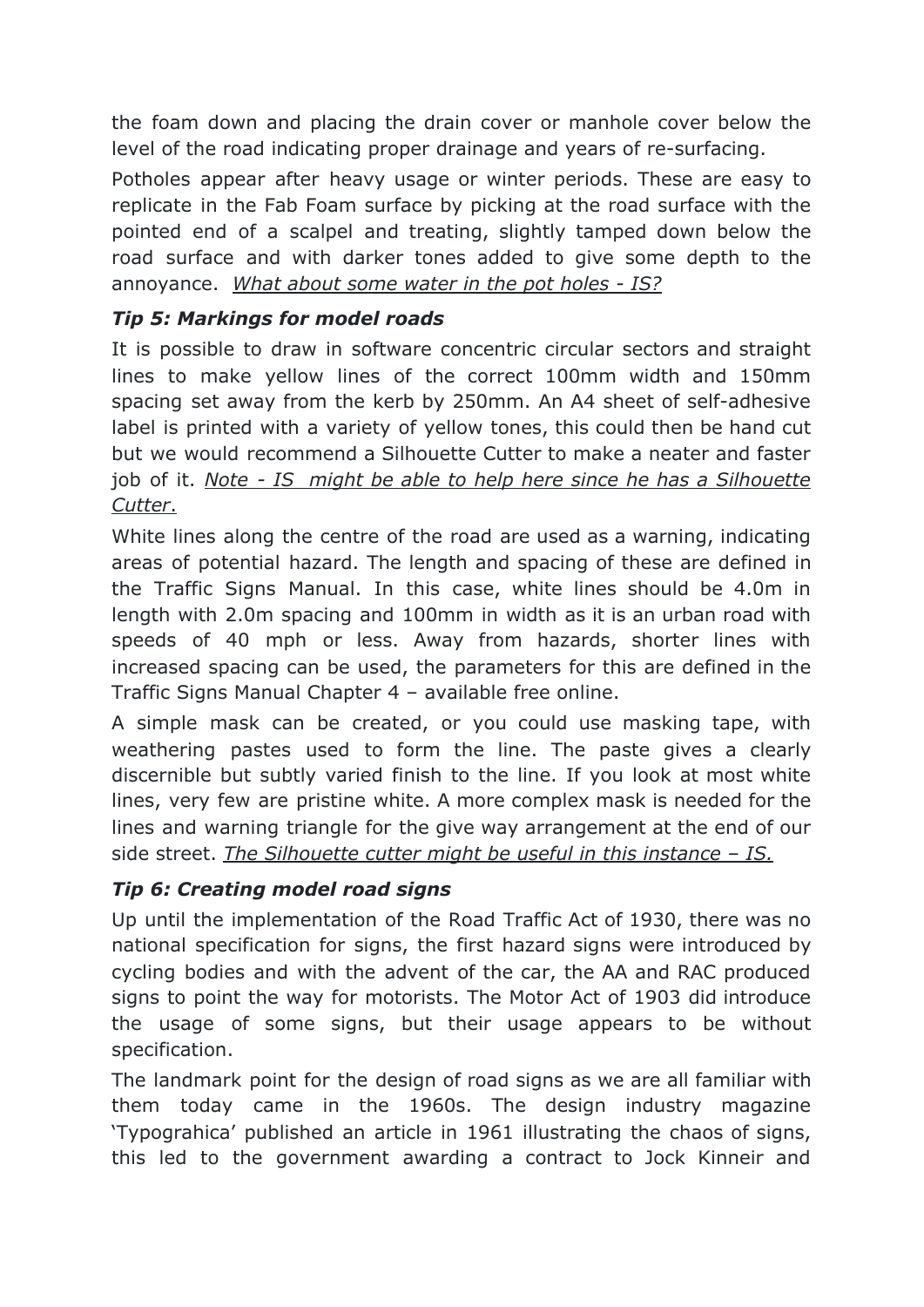Margaret Calvert to design new signage for roads. The style of signs we are now familiar with would have gradually appeared post 1963 and increasing to the point that their usage was universal by the 1970s.

*See [www.britishroadsignproject.co.uk/jock-kinneir-margaret-calvert/](http://www.britishroadsignproject.co.uk/jock-kinneir-margaret-calvert/) for the story - IS.*

Once again, the Traffic Signs Manual

[www.gov.uk/government/publications/traffic-signs-manual](http://www.gov.uk/government/publications/traffic-signs-manual) is a good reference, this time download Chapter 3. This chapter covers a multitude of signs and information regarding their size and positioning; it doesn't cover every form of warning sign, but a full list can be found by searching for 'Highway Code Traffic Signs'

[www.assets.publishing.service.gov.uk/media/58170307ed915d61c500000](http://www.assets.publishing.service.gov.uk/media/58170307ed915d61c5000000/the-highway-code-traffic-signs.pdf) [0/the-highway-code-traffic-signs.pdf](http://www.assets.publishing.service.gov.uk/media/58170307ed915d61c5000000/the-highway-code-traffic-signs.pdf)

An easy way to create a Give Way sign on the diorama is creating a photograph of the sign, printed onto photo paper, cut out and mounted onto a brass rod, which fits into a tube embedded into the Fab Foam. Most commercially available signs and posts are simply that, a sign on a post, but observation shows that many warning signs are lit, particularly in built-up areas, so a representation of the light hood is mounted onto the post.

#### **Meanwhile, on Island Line Andrew Chrysler**

Prior to 1952, there were 55½ miles of railway on the Isle of Wight, serving 41 stations, while now there is 8½ miles serving 8 stations, and a heritage line of 5½ miles serving 4 stations. Of these, one station on the heritage railway is the little used Ashey Halt, and Smallbrook Junction station, which is served by both railways, has no pedestrian or road access, existing purely for passengers to connect between lines. Island Line itself has three stations in Ryde, at St John's Road (also the main depot), Esplanade (the sea front) and Pier Head (for the Portsmouth ferry). Two inland towns, Brading and Lake are also served, together with the seaside resort towns of Sandown and Shanklin (the end of the line).

Rail services (after electrification) on the Island were firstly provided by Class 485/486 stock - built originally for London Underground in 1923, before being replaced by 1938 stock - the Class 483. The Class 484 stock are larger, being originally used on London Underground's sub-surface ("cut and cover") lines, giving the lie to the rumour that the loading gauge on the Isle of Wight is suitable only for Tube trains. They are also some 40 years "younger", being first built late 1970's / early 1980's - but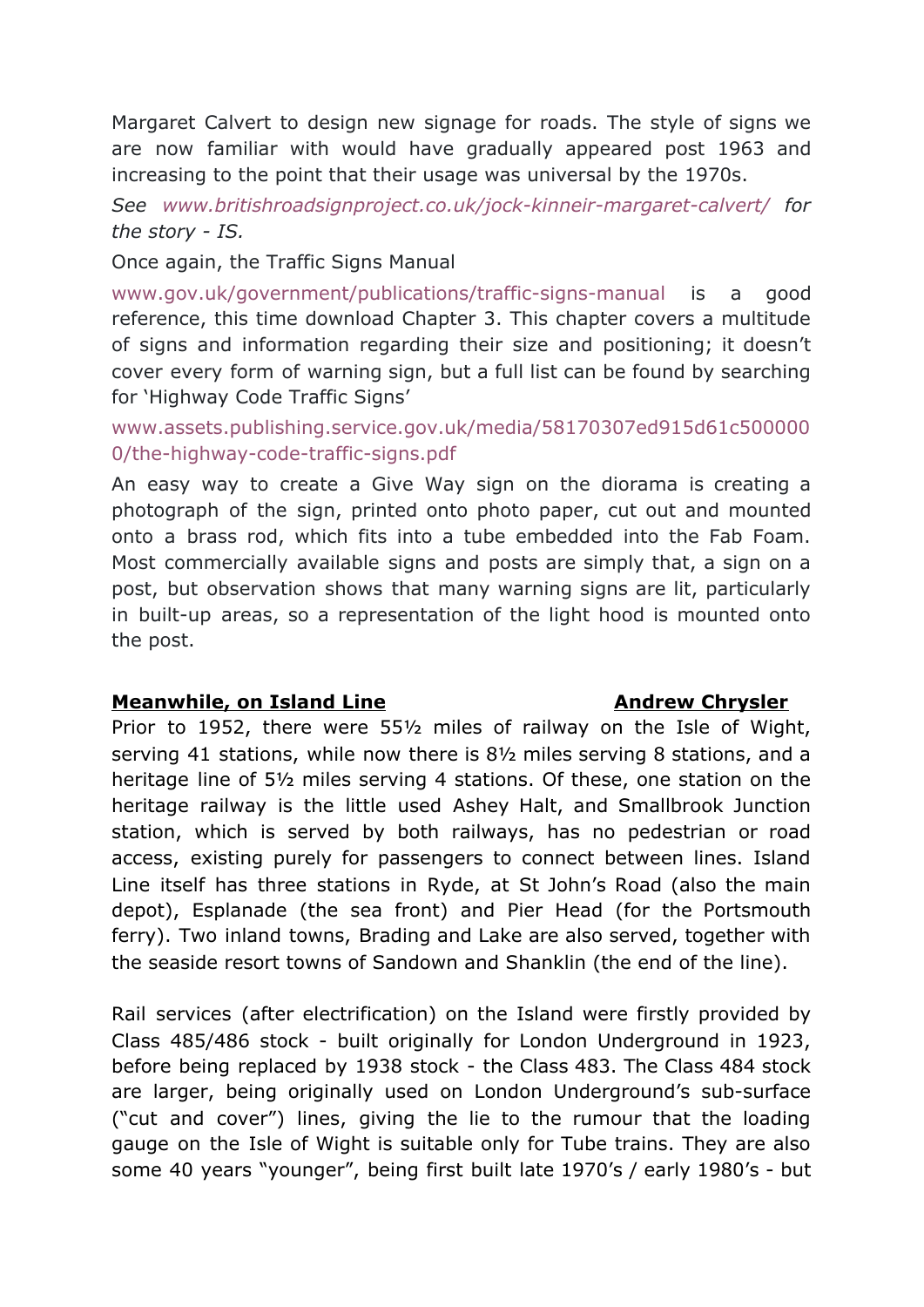it should be remembered that this is the age of the recently retired Northern Rail Pacers!

483001, newly delivered to the Island (although already 50 years old), sits in the shed while 485044 takes a Shanklin bound service in the summer of 1989 in this photograph by Tony Dickinson, Isle of Wight railway heritage.



Island Line was suspended on 4 January for major engineering works and was scheduled to reopen on 31 March after what is said to be the biggest transformation since the line's electrification in 1967. On 12 February it was announced that the reopening would be delayed by six weeks to

mid-May, with the reason being given that Covid secure precautions (such as creating "bubbles" of workers) has had a serious effect, both on the work on the Island and also at suppliers building the new rolling stock.



Additional works will be involved to correct for the platform height, as the Class 484 rides substantially higher than the outgoing Class 483. Work on lowering tracks is seen in progress at Shanklin (photo by Mark Herbert) whilst at Smallbrook Junction, Lake and Sandown the platforms have been raised.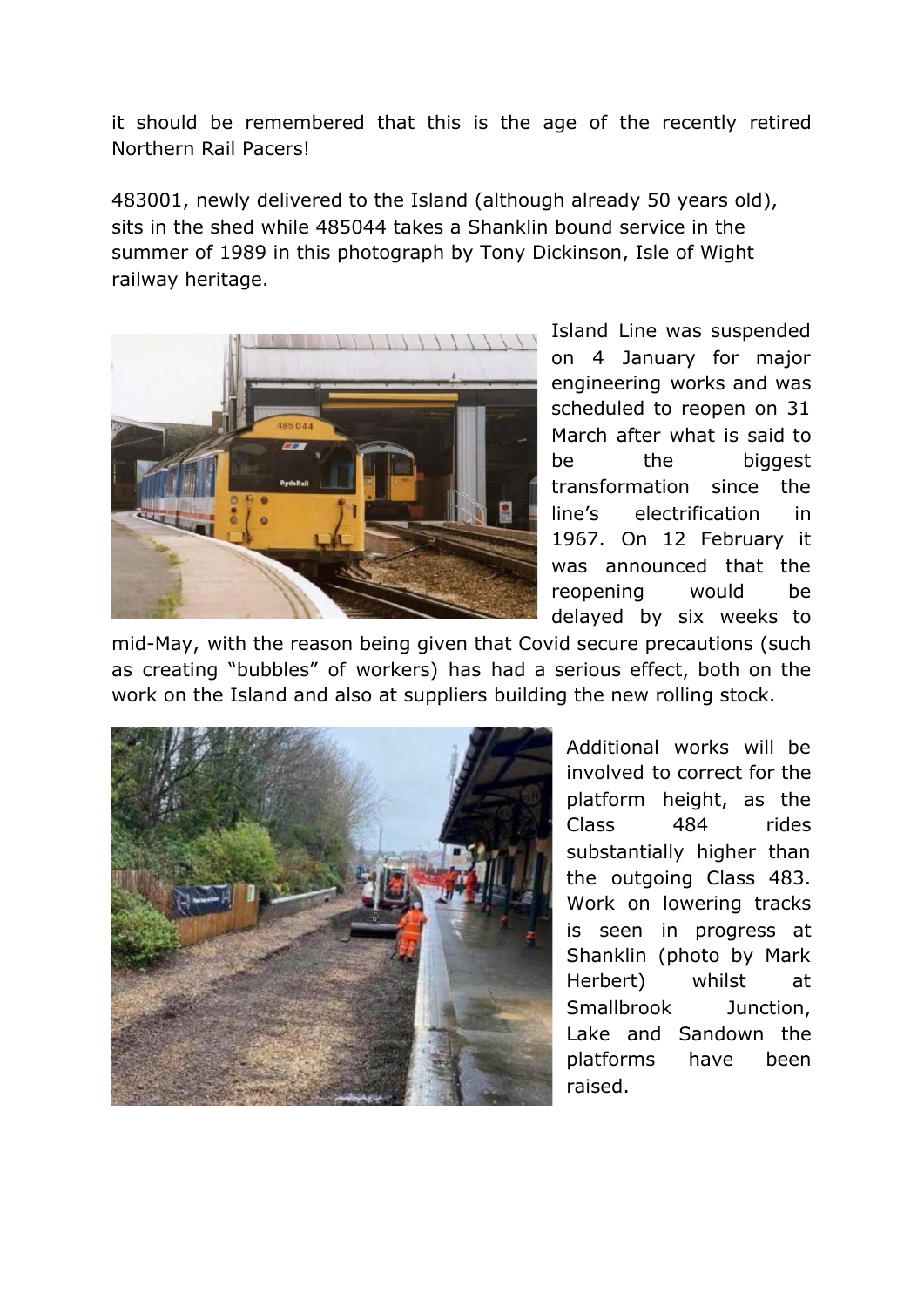Currently, work seems to be concentrated on the line south of the main depot at Ryde St Johns Road, which may allow for partial reopening of the line while work continues north of the depot. Most noticeably, a new passing loop at Brading will allow 30 minute service intervals - a substantial improvement over the current 20 & 40 minute intervals, and more suitable for connections to passenger ferries from Ryde Pier Head and the pointwork for this is believed to be in place at the time of writing.



The first of the new trains, 484001 made its first journey on Island metals in the early hours of Saturday 21 November from Brickfield Siding at Sandown to Ryde Depot. It was driven on battery power, by Mike York, head of Train Operations at South Western Railway. Photo - Mike

York.

Since 2018, Island Line has been operating with the two remaining serviceable trains, 483006 and 483008, meaning that any failure resulted in a limited service. Most recently, 006 was withdrawn from service on 25 November 2020 with dropped axle box linings, leaving 008 running a reduced, hourly service until 4 December when it failed its weekly inspection with at least one wheelset requiring replacement. A rail replacement bus service operated until 11 December, when 483007, which had been withdrawn from service in October 2017 for a major overhaul and was returned to service, proudly carrying a new name plate "Jess Harper" after the recently retired Depot Manager who worked at Ryde depot in various roles for 29 years.



Major overhauls do not normally take three years, but constant failures on the other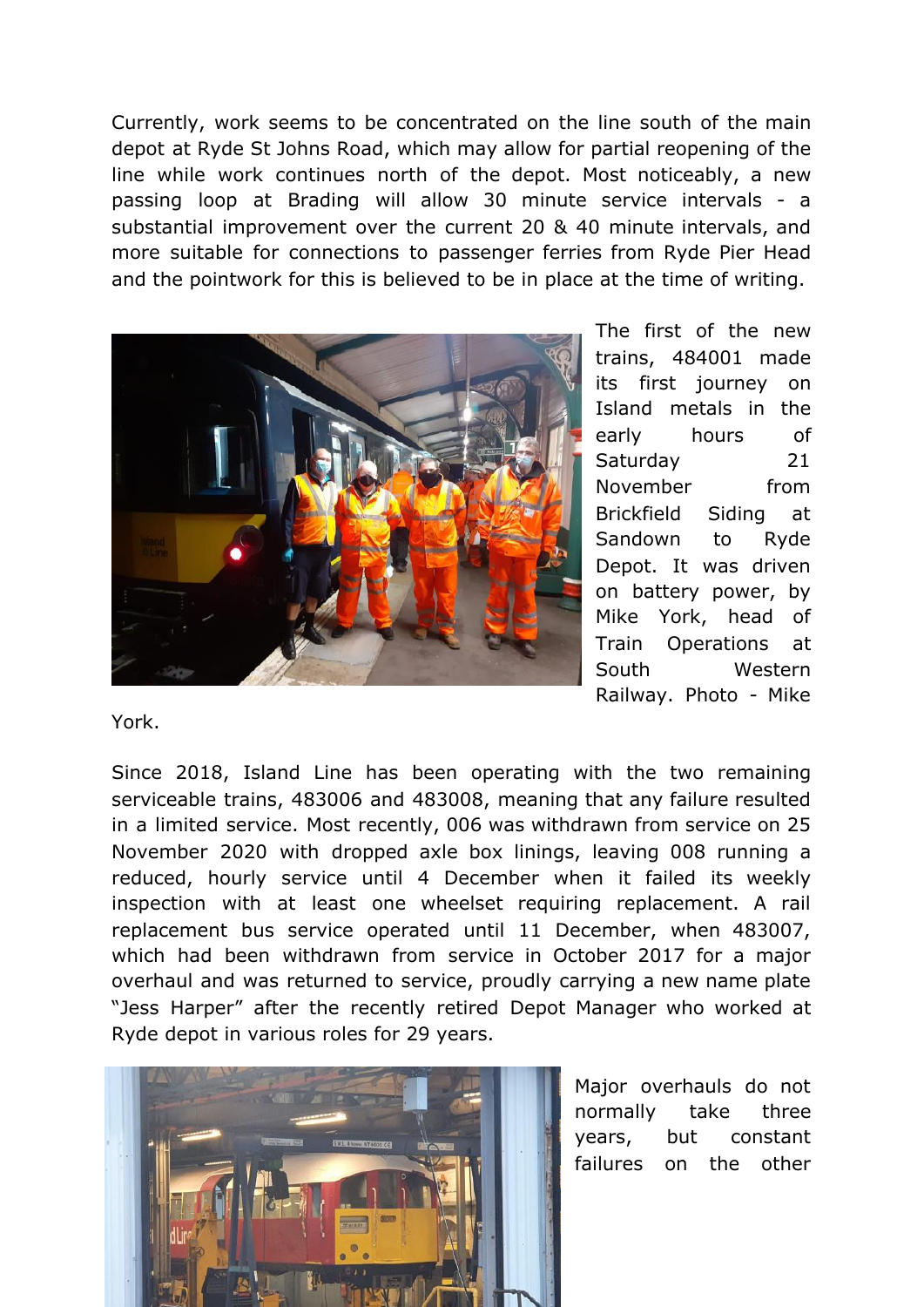stock meant that engineers were regularly interrupted for more urgent repair work. 007 undergoing work is shown in this photo by Alfie Crouch of the Class 483 appreciation group.

Sadly, 007 failed the mission, being back in Ryde depot just a day later, reportedly with issues applying power and closing the doors. 483007 was returned to service on 14 December, only for another fault, this time with the third rail electrics to stop trains running. Attempting to restart service on 16 December, 007 failed its "start of day" tests, so no trains ran until 483006 was returned to service on 19 December following replacement of the axlebox liners, an axle and a bogie, only to fail again on 22 December, and 483007 finally returned to service after over a week in the Depot, on Christmas Eve, with 483006 being "back in the shed" for further repairs. 483008 was never returned to service.

Throughout December, service was extremely sporadic, with either one train operating, or no trains at all. Either 483006 or 483007 ran, but both never ran on the same day, so the service - at best - was half of the scheduled service. The London Transport Traction Group had mooted a visit to ride on the last Class 483 before the line was suspended for alterations, but Coronavirus has forced these plans to be abandoned, just like so many plans have been at present. What is certain, though, is that after years without investment - indeed total closure was a distinct possibility as recently as 2016 - the Class 484 trains have arrived just in the nick of time, and the £26 million upgrade may well prove to be money well spent.

A video taken from the cab, travelling the length of Island Line is at <https://www.youtube.com/watch?v=jonGfBkGu6s>



### **Lockdown Modelling**

### **Derek Pratt**

I have been a busy little person during the latest lockdown, until it got too cold for the shed. The two main projects have been to progress the 16mm live-steam shunting layout and to build a rake of South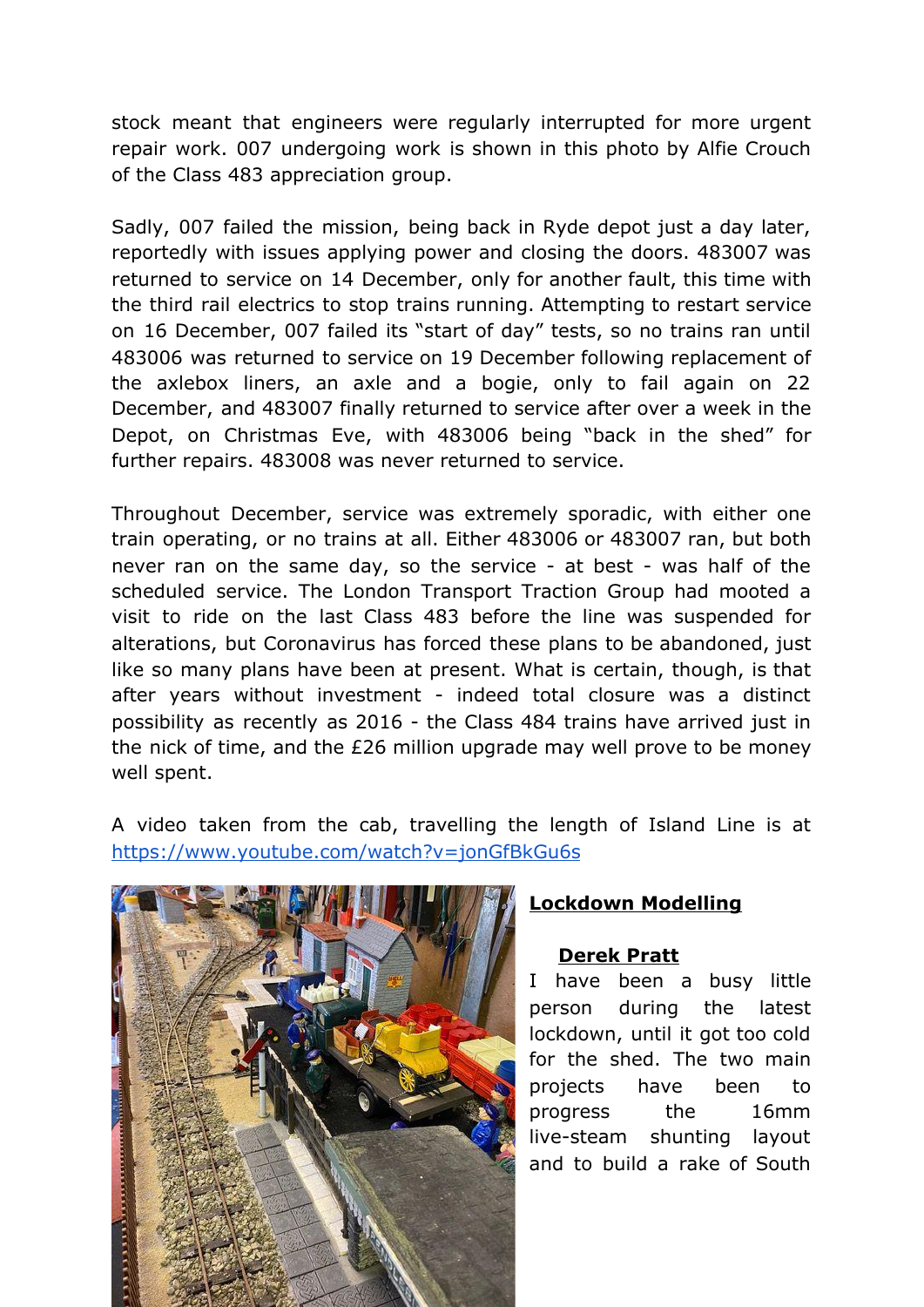African wagons to go with the newly-acquired Garratt.

For the layout, in addition to the sheer excitement of cat-litter ballasting, I have added scenic grass, some cast-plaster paving, a black-paint-and-sand road and some 3D-printed floor tiling around the station building. It's more of a halt really, donated along with some wagons to the West Lancashire Light Railway, where the layout will eventually have most of its being. The station yard has been decorated with Pendle Valley buildings borrowed from other assorted layouts, and with a Bedford lorry and a 'Mostyn 7' pick-up, both kit-built.

For the pick-up, a dozen or so sacks were printed using a design from Thingiverse, which as the name suggests is a large online collection of printable objects, made available free by their designers. Such objects include, you will be glad to hear, a bemittened Bernie Sanders, which I couldn't resist adding to the download. For the lorry, something more ambitious was called for. On Facebook I came across a reference to an early 20th-century Indian railcar, based on a fairly primitive automobile, possibly French. The author had shared the files for a printable 16mm scale model, so I made two, one built and somewhat weathered and one in pieces, as if both had just been rescued from a long-abandoned barn hidden in some deep, dark Normandy baucage. They both just fitted on the lorry.



There was still a bit of space at the east end of the yard, so another search of Thingiverse threw up a tractor and trailer, already scaled to roughly 16mm, which would fit nicely. This photo shows the tractor under construction, the starboard rear wheel being printed as I write. I understand Bernie has volunteered to drive it,

provided he can keep his mittens on. The trailer will need a load, possibly more sacks or something similarly agricultural.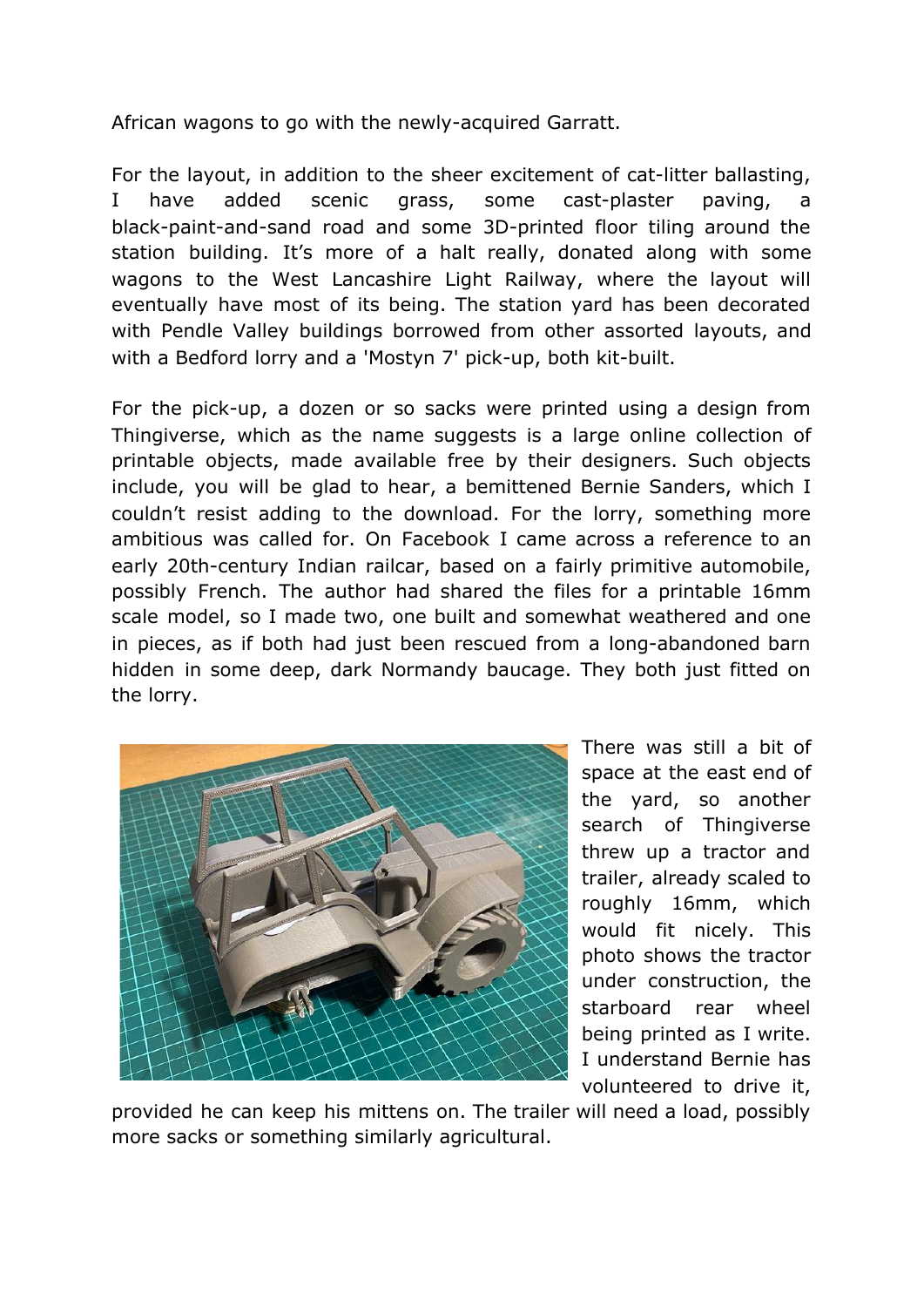The wagons were another Facebook find, offered for sale by David Williams of North Wales, trading as Resurgam Models. The laser-cut wooden kits are the best I have come across in several decades of messing about in the garden, making them up into accurate and



extraordinarily detailed models of SAR stock. To try to do justice to them painting-wise I invested in an Expro mini spray booth from Hattons, and some Kobra spray paint, courtesy of Amazon. These cans are of the low-pressure variety, which makes it easier to cover fine details without obliterating

them. They also come in some non-standard colours, the orange-red being a better match than anything Halfords are likely to stock.

More wagons meant more loads, so yet more sacks were mass-produced, and just for variety some oil drums, crates and gas cylinders. For the jumbo ballast bags I folded and glued pieces of material around a wood block former, with thin slivers of cloth for the handles. More cat-littering ensued, the resulting load being massive enough to give the loco a satisfying work-out. You may not be surprised to learn that I have made a Valentine's Day's resolution to stop building stuff, and spend the rest of the year, weather permitting, actually running trains in the garden. It'll last until April Fool's Day, if I'm lucky.

#### **A different kind of Puffer Frank Parkinson**



If you'll forgive the pun, I'm changing tack in my modelling for a while. Instead of railway puffers I am attempting modelling a marine puffer namely